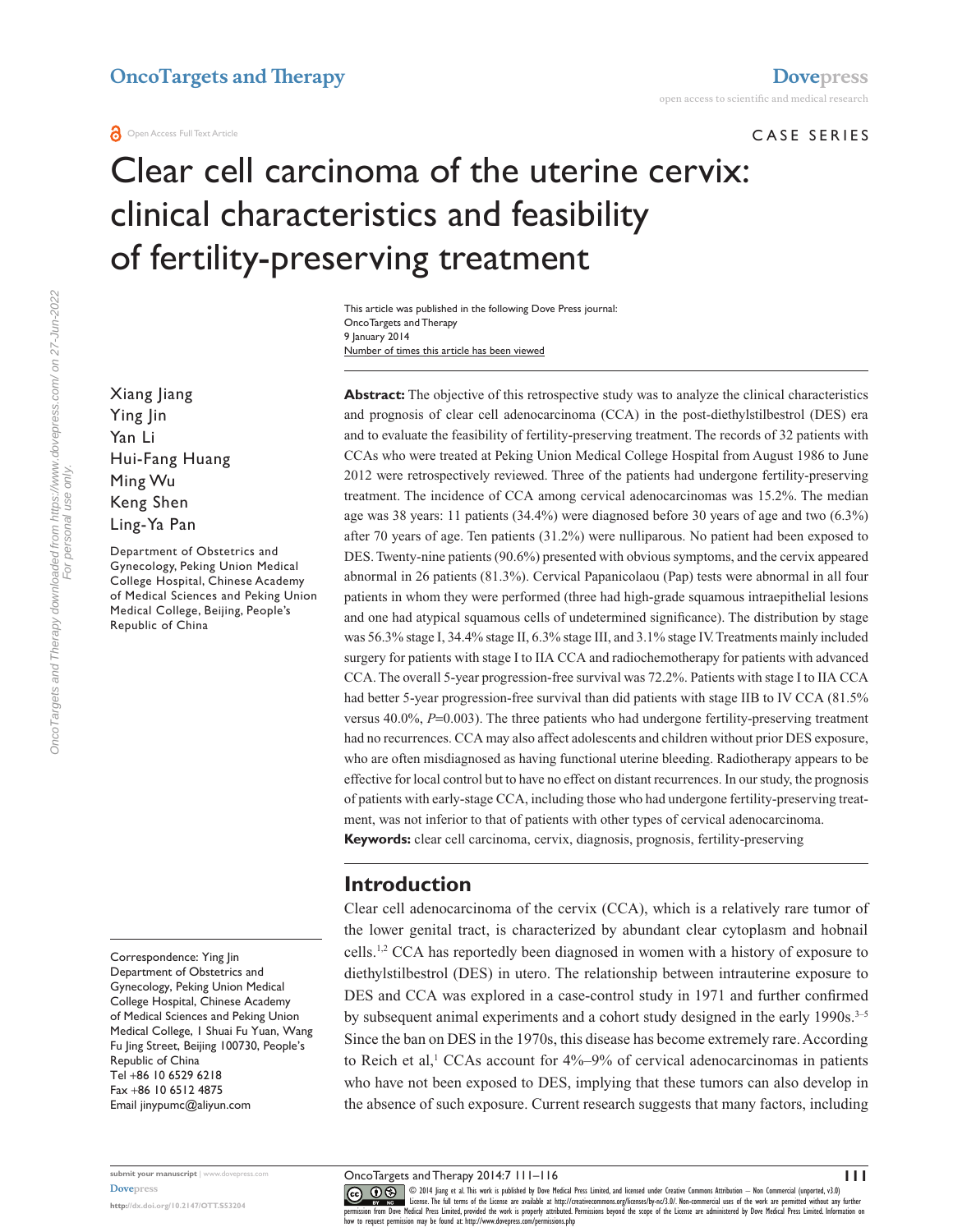cervical endometriosis, contribute to the occurrence of CCA.6 However, it is believed that human papillomavirus is of limited importance in non-DES-related CCA.<sup>7-10</sup>

Because this disease is so rare, many of its aspects remain unclear. One multicenter study that included 34 CCAs from the post-DES era reported that clear cell histology in and of itself does not appear to portend a worse prognosis.11 In view of the bimodal age distribution of CCA patients,12 the effectiveness of fertility-preserving treatment is a key issue that requires clarification. To date, only a few case reports have implied that fertility-preserving treatment is feasible in patients with early-stage CCA.13

The aim of this study was to identify the clinical characteristics, and in particular the prognosis, of CCA patients without a history of DES exposure. The feasibility of fertility-preserving treatment is also discussed.

## **Patients and methods**

A retrospective review of patients with primary CCA referred to Peking Union Medical College Hospital between 1986 and 2012 was conducted. The diagnoses of all participating patients were confirmed by a pathologist in our hospital. CCA is characterized microscopically by prominent cell borders and clear cytoplasm, sometimes with focal gland formation (Figure 1A and 1B). Medical records, including relevant patient characteristics, pathological findings, treatment, and findings at follow-up, were collected.

Staging was based on the 2009 International Federation of Gynecology and Obstetrics (FIGO) staging system for cervical cancers.14

The follow-up schedule involved visits every 3–4 months for the first 2 years, every 6 months in years 3–5, and yearly from then on. At each visit, physical examination, vaginal vault cytology, and radiological and biological investigations were performed. The follow-up period was defined as the time interval between the date of surgery (or diagnosis in nonsurgical patients) and either the date of death or the latest follow-up visit.



**Figure 1** Microscopic characteristics of clear cell adenosquamous carcinoma of the cervix.

**Notes:** Magnification =40×. (**A**) Sheets of tumor cells with prominent cell borders and clear cytoplasm. (**B**) Focal areas of gland formation.

The data were analyzed using SPSS 16.0 statistical software (IBM Corporation, Armonk, NY, USA). Survival curves were plotted with the Kaplan–Meier method and tested using the log-rank test.  $P<0.05$  was considered statistically significant.

### **Results**

Thirty-two cases of CCA (15.2%) were identified among 211 patients with cervical adenocarcinoma. The median age of these patients at the time of diagnosis was 38 years (range, 12–74 years). The age distribution is shown in Figure 2. Eleven patients (34.4%) were diagnosed before 30 years of age and two (6.3%) were diagnosed after 70 years of age. Ten patients (31.2%) were nulliparous. No patient had a history of DES exposure. Twenty-nine patients (90.6%) presented with obvious symptoms, including abnormal vaginal bleeding (n=16), vaginal discharge (n=4), postcoital bleeding  $(n=7)$ , abdominal pain  $(n=1)$ , and blood in the feces  $(n=1)$ . Among the three asymptomatic patients, one had associated deep venous thrombosis and the other two were diagnosed by routine cervical screening. Twenty-six patients (81.3%) had abnormal-looking cervixes; 20 had visible exophytic lesions and six had barrel-shaped cervixes. The remaining six patients had normal-appearing cervixes; two had pelvic masses visible by B-mode ultrasound and four were found to have endocervical lesions in their postoperative specimens. Cervical Papanicolaou (Pap) tests were abnormal in all four patients in whom they were performed (three patients had high-grade squamous intraepithelial lesions and one had atypical squamous cells of undetermined significance). The distribution by stage was: stage I, 56.3% (n=18; one patient had stage IA2 CCA, 15 had stage IB1 CCA, and



**Figure 2** Age distribution (years) of patients with CCA. **Abbreviation:** CCA, clear cell adenocarcinoma.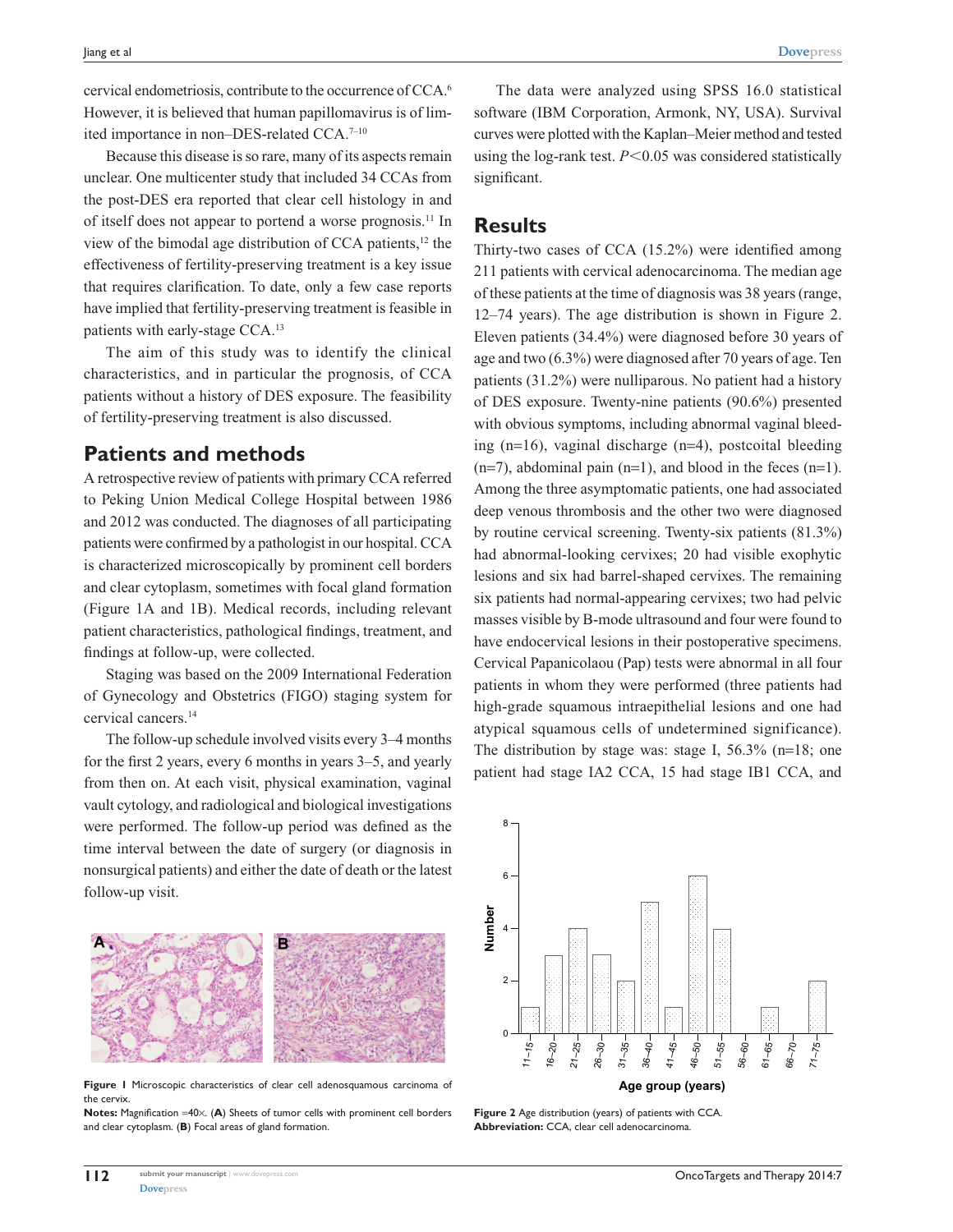two patients had stage IB2 CCA); stage II,  $34.4\%$  (n=11; four patients had stage IIA1 CCA, three had stage IIA2 CCA, and four had stage IIB); stage III, 6.3% (n=2; one patient had stage IIIA CCA and one had stage IIIB CCA); and stage IV, 3.1% (one patient with stage IVB CCA). Median follow-up time was 35 months (range, 2–128 months).

Among 25 FIGO stage IA2-IIA2 patients, 22 underwent surgery: 19 underwent radical hysterectomy, and three underwent fertility-preserving treatment (two cervical trachelectomy and one cervical conization). Pelvic lymphadenectomy was performed in 21 patients, yielding a median of 19 nodes (range, 6–46 nodes). Para-aortic lymphadenectomy was performed in three patients (13.0%), yielding a median of two nodes (range, 2–4 nodes). Pathological examination showed pelvic lymph node involvement in two patients (9.5%), deep cervical stromal invasion in seven patients (31.8%), and lymph-vascular space involvement in three patients (13.6%). The characteristics of the three patients who underwent fertility-preserving surgery are shown in Table 1. The remaining three patients received chemoradiation. Figure 3 shows positron emission tomography-computed tomography imaging of changes in cervical carcinomas before and after treatment.

Seven patients (two with stage IB1 CCA, two with stage IB2 CCA, two with stage IIA1 CCA, and one with stage IIA2 CCA) received neoadjuvant chemotherapy before surgery. Postoperative adjuvant radiotherapy was administered to ten patients with adverse risk factors; seven of these patients also received concurrent chemotherapy. Two patients received postoperative chemotherapy. The chemotherapy regimens were platinum plus 5-fluorouracil or carboplatin plus paclitaxel. Treatment of patients with advanced CCA (four with stage IIB CCA, two with stage III CCA, and one with stage IVB CCA) consisted of chemoradiation (n=3), radiation plus extrafascial hysterectomy (n=1), and supportive treatment (n=1 patient with stage IVB CCA who had an intestinal obstruction). Two of these patients died after two courses of chemotherapy.

The 5-year progression free survival (PFS) rate among all 32 patients was 72.2%. As expected, patients with early stage (I-IIA) CCA had better 5-year PFS than those with advanced stages (IIB-IVB) (81.5% versus 40.0%, *P*=0.003) (Figure 4). Tumor size had no impact on PFS. The characteristics of four patients with uncontrolled or recurrent disease are shown in Table 2. The three patients who underwent fertility-preserving surgery remained disease free after follow-ups of 8 months, 16 months, and 54 months.

## **Discussion**

CCA is a rare disease, especially since the banning of DES. In this study, the prevalence of CCA was 32 (15.2%) of all 211 adenocarcinomas of the cervix, which is higher than the previously reported 4%–9%,<sup>1</sup> perhaps because all our patients had been referred to a specialized and prestigious gynecology treatment center. The largest previously published study of CCA included only 34 cases of CCA from multiple centers.<sup>11</sup> In the present study, we examined the records of 32 cases of CCA to accumulate more data on CCA patients with no history of DES exposure.

CCAs tend to occur in pediatric and adolescent patients who were exposed in utero to DES; whether this is also true of patients without DES exposure in utero is uncertain. According to analysis of the records of 41 patients without prior DES exposure in the central registry of the Netherlands, non–DES-associated CCAs still have a bimodal age distribution, with one peak at 26 years and a second peak at 71 years.<sup>12</sup> However, Thomas et al,<sup>11</sup> reporting on a cohort of CCA patients that included only 6% with confirmed DES exposure, stated that CCAs tend to affect older women (median age 53 years). In the present study, the median age at the time of diagnosis was 38 years; 34.4% of patients were diagnosed before 30 years of age. Our study suggests that, even in the post-DES era, CCA tends to affect adolescents and young women more than other types of cervical adenocarcinoma do. Despite the small sample size, we did identify a bimodal distribution.

As a type of adenocarcinoma of the cervix, CCA can be difficult to diagnose accurately. Whereas a timely diagnosis is often made by cervical biopsy in adult patients, CCA in young virginal patients is often misdiagnosed as functional uterine bleeding, resulting in a delay in the correct diagnosis until a large mass that is obvious on imaging has grown.<sup>15</sup> In our series, one 19-year-old patient had presented with

**Table 1** Characteristics of patients who underwent fertility-preserving treatment (n=3)

| <b>Patient</b> | Age (years) | <b>Stage</b> | Tumor diameter (cm) | Treatment               | <b>Pathological results</b>  | <b>Result</b>      |
|----------------|-------------|--------------|---------------------|-------------------------|------------------------------|--------------------|
|                | 28          | IA2          | 0.5                 | LND+VRT                 | No residual disease*         | No rec (54 months) |
|                |             | IB I         | د. ا                | LND+ART+chemotherapy    | Superficial stromal invasion | No rec (8 months)  |
|                | 20          | IB I         |                     | Conization+chemotherapy | No residual disease*         | No rec (16 months) |

**Note:** \*After preoperative diagnostic loop electrosurgical excision and biopsy of cervical neoplasm.

**Abbreviations:** n, number; LND, lymphadenectomy; VRT, vaginal radical trachelectomy; rec, recurrence; ART, transabdominal radical trachelectomy.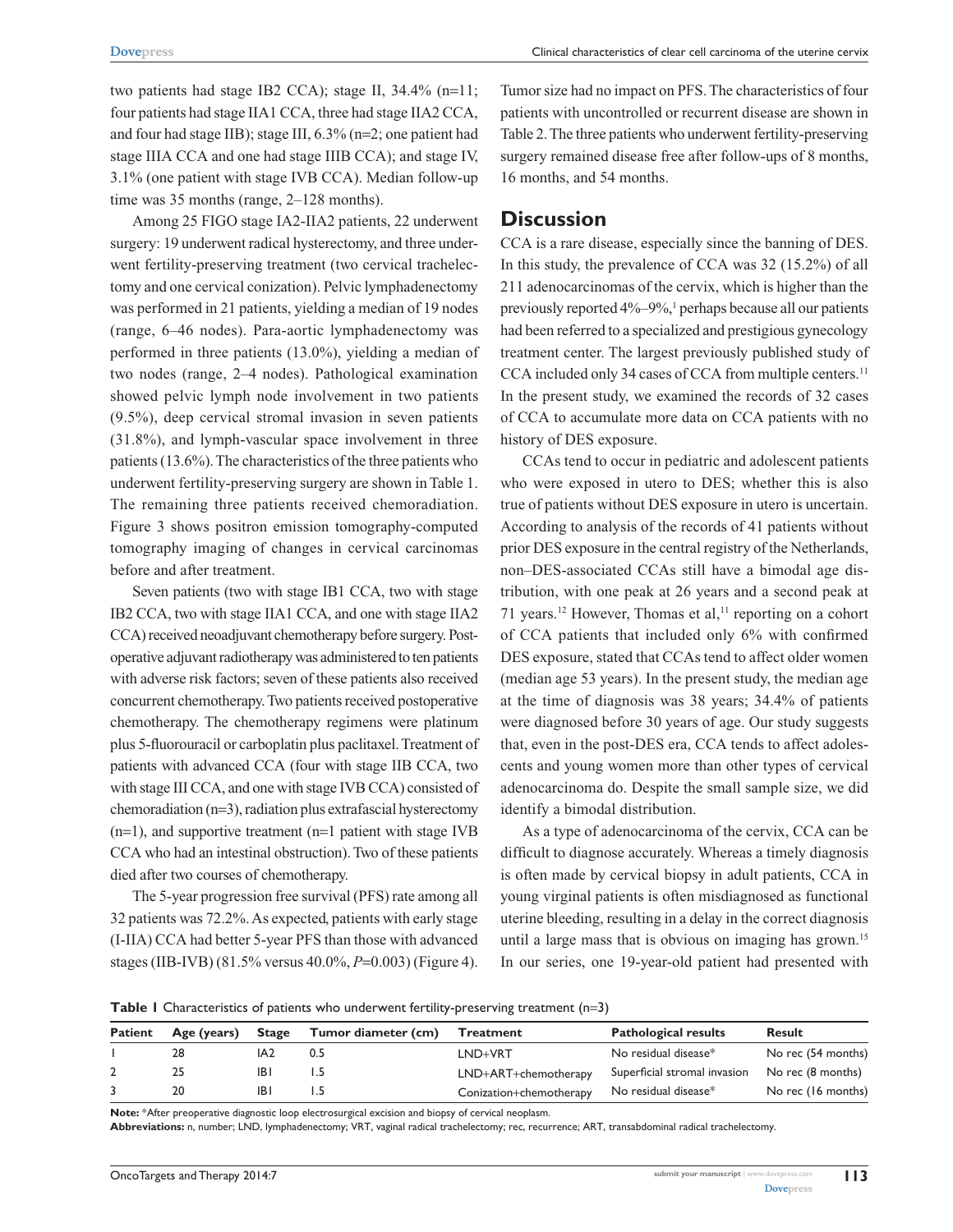

**Figure 3** PET-CT images of cervical carcinomas of patients with CCA showing changes before and after treatment.

**Notes:** (**A**) PET-CT image of Case 1 before treatment. (**B**) PET-CT image of Case 1 after treatment. (**C**) PET-CT image of Case 2 before treatment. (**D**) PET-CT image of Case 2 after treatment.

**Abbreviations:** PET-CT, positron emission tomography-computed tomography; CCA, clear cell adenocarcinoma.

abnormal vaginal bleeding; B-mode ultrasound had shown a pelvic mass and the diagnosis was eventually made by exploratory laparotomy. A previous report found that most CCA lesions are endophytic and prone to deep infiltration.<sup>1</sup> Such lesions are often not detected during gynecological examinations or by Pap tests. Thomas et  $al<sup>11</sup>$  reported that only six of 31 CCA patients (18%) had abnormal Pap tests.<sup>11</sup> In our series, because most patients presented with obvious symptoms and 26 (81.3%) had abnormal-looking cervixes,



**Figure 4** Kaplan–Meier plot of PFS in stage I-IIA CCA versus stage IIB-IV CCA. **Note:** The 5-year PFS of patients with stage I-IIA CCA is significantly better than that of those with stage IIB-IVB CCA (81.5% versus 40.0%, *P*=0.003). **Abbreviations:** PFS, progression-free survival; CCA, clear cell adenocarcinoma.

there was a relatively high proportion of early-stage (FIGO stage I–IIA2) diagnoses (78.1%, 25 of 32 patients).

Owing to the rarity of CCA, current treatment is based mainly on experience with non-CCA adenocarcinomas and squamous cell carcinomas (SCCs). On the basis of a systematic review, Baalbergen et al concluded that, except for those in whom lymph involvement is implied by imaging findings, early-stage adenocarcinoma patients benefit more from radical hysterectomy than from chemoradiotherapy.16 Results from a Phase III randomized trial indicated that radiotherapy was particularly beneficial for high-risk patients with adenocarcinoma or adenosquamous histology.17 Although radiotherapy appeared to be effective for local control, it had no effect on distant recurrence, which was best treated by systematic chemotherapy. The findings in our study were similar. Those who received only postoperative radiation appeared to have a high risk for distant recurrence (Table 2). Whether adjuvant radiation plus systematic chemotherapy can reduce the relapse rate in high-risk CCA patients is still uncertain.

Although clear cell ovarian carcinomas have an unfavorable prognosis, clear cell cervical cancer in and of itself does not have a worse prognosis than SCC, according to Thomas et al.<sup>11</sup> Reich et al<sup>1</sup> reported no statistically significant differences between the 5-year survival rates of 15 patients with CCA, 444 with SCC, and 59 with non-clear cell adenocarcinomas. However, the authors of one large study with a multivariable analysis of the data of 4,103 patients with adenocarcinoma reported that adenocarcinoma histology negatively impacts survival of patients with early-stage and advanced-stage carcinomas and suggested that histology should be taken into account in treatment planning.18 Univariate analysis had previously identified both advanced stage and pelvic lymph node involvement as prognostic factors in CCA. Patients with stage I to IIA disease reportedly have a better 3-year overall survival than do patients with advanced-stage disease (91% versus 22%, respectively; *P*=0.001). In addition, the presence of positive lymph nodes has a negative impact on PFS (31% versus 92% for patients without lymph node involvement;  $P \le 0.001$ ) and overall survival (80% versus 100%, respectively;  $P=0.02$ ).<sup>11</sup> Our patients had a 5-year PFS of 72.2%; this is superior to that reported by Thomas et al,<sup>11</sup> which may be attributable to the small percentage of patients with advanced-stage CCA in our series. Because so few of our patients had recurrences, we were not able to investigate predictors of recurrence.

The prognosis of early-stage CCAs is similar to that of other types of cervical cancer; thus, we considered fertility-preserving treatment a rational treatment option.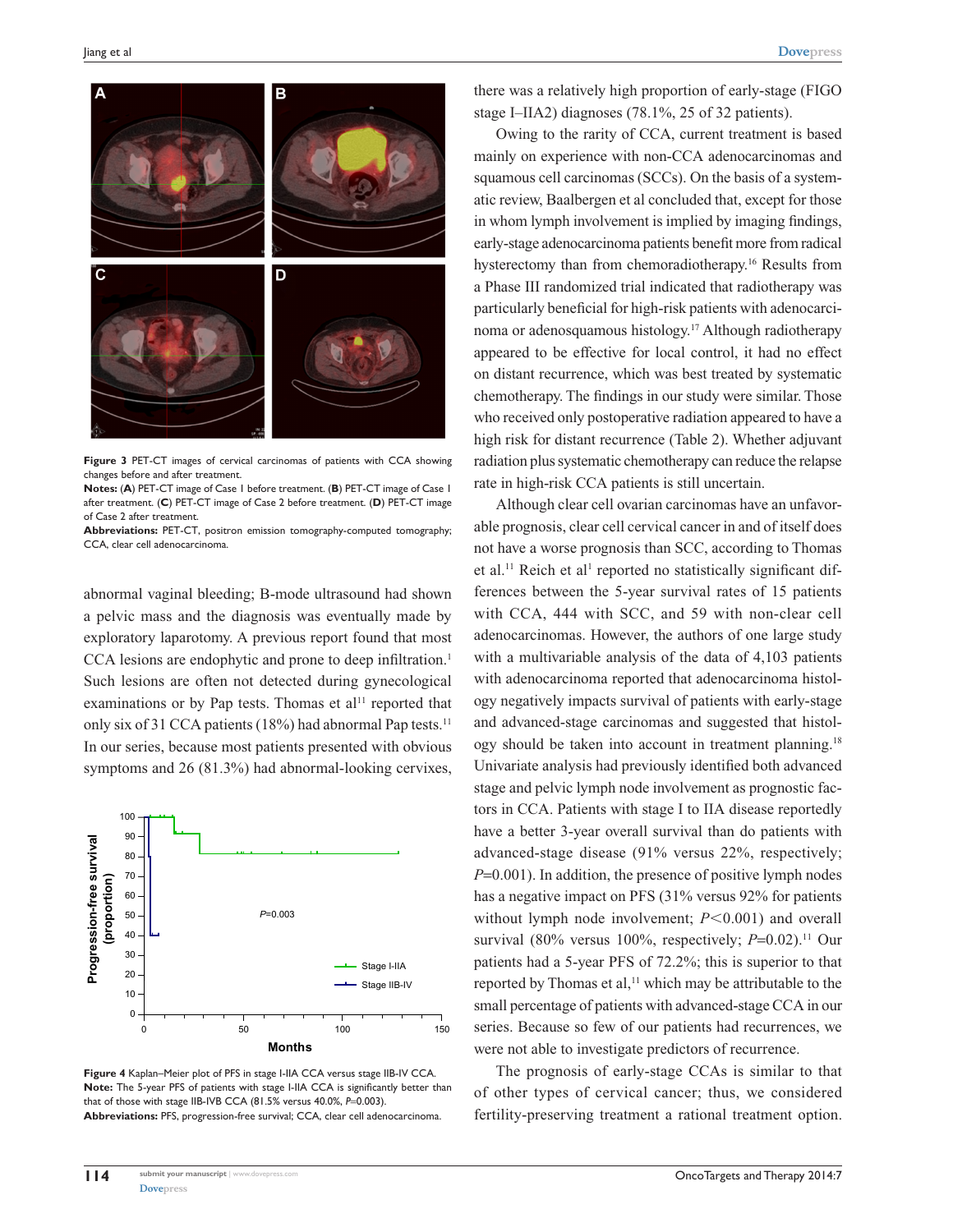| <b>Patient</b> | Age (years) | <b>Stage</b>     | Treatment                    | <b>High-risk factors</b>        | <b>Result (time/recurrence position)</b> |
|----------------|-------------|------------------|------------------------------|---------------------------------|------------------------------------------|
|                | 39          | <b>IIAI</b>      | Chemoradiation               | $TD = 4 \, \text{cm}$           | Uncontrolled (3 months/lungs)            |
|                | 19          | IIA <sub>2</sub> | NAC+RH (LND+RT) (unfinished) | $TD = II$ cm                    | Rec (31 months/liver+PLN+PALN)           |
|                |             |                  |                              | Deep stromal invasion, $PLN(+)$ |                                          |
|                | 38          | IBI              | <b>RH</b>                    | No residual disease*            | Rec (15 months/PALN+                     |
|                |             |                  |                              |                                 | peritoneum)                              |
| 4              | 73          | <b>IIB</b>       | Chemoradiation               | $TD \geq 4$ cm                  | Dead (4 months/lungs)                    |

**Table 2** Characteristics of patients with recurrent or uncontrolled disease (n=4)

**Note:** \*After preoperative diagnostic cone biopsy.

**Abbreviations:** n, number; TD, tumor diameter; NAC, neoadjuvant chemotherapy; RH, radical hysterectomy; LND, lymphadenectomy; RT, radiation therapy; PLN, pelvic lymph node; rec, recurrence; PALN, para-aortic lymph node.

No guidelines have been established for the treatment of CCAs, as their treatment is mainly based on experience with SCCs and adenocarcinomas. National Comprehensive Cancer Network guidelines recommend cervical cold-knife conization or radical trachelectomy (abdominal or vaginal) for early-stage cervical cancer.19 Several case reports of fertility-preserving treatment of CCAs have been published. In one such case report, a 13-year-old patient with stage IIB1 CCA who was treated with neoadjuvant chemotherapy, laparoscopic pelvic lymphadenectomy, vaginal radical trachelectomy, and adjuvant chemotherapy remained disease free after 14 months of followup.13 Because there are too few of these cases for a multivariate analysis, whether fertility-preserving treatment for early-stage adenocarcinomas is associated with a worse prognosis than SCCs is still controversial. Several large published studies have reported comparable survival rates for different histological types of cervical cancer, whereas others have drawn different conclusions.20 Differing proportions of various high-risk factors may contribute to the discrepancies among these reports. In our study, three patients with neoplasms of diameter less than 2 cm and no other high-risk factors underwent fertilitypreserving surgery and remained disease free after 8 months, 16 months, and 54 months. Although our data support the feasibility of fertility-preserving treatment in patients with early-stage CCA, because of the high prevalence of infiltration of the cervical canal it is mandatory to employ magnetic resonance imaging to preoperatively assess tumor size and location, degree of extension into and length of the endocervical canal, and the distance between the upper margin of the lesion and the isthmus.

Our study had some shortcomings. The small number of patients with recurrences did not allow the analysis of predictors of recurrence. In addition, the small proportion of patients with advanced-stage CCAs prevented us from evaluating their prognosis.

In conclusion, CCAs may affect adolescent and young patients without prior DES exposure. Diagnosis is often

delayed in these patients because of nonspecificity of symptoms, refusal of gynecological examination, and falsenegative results on Pap tests. Of itself, clear cell histology does not appear to portend a worse prognosis than SCC of the cervix in the absence of known risk factors. It is possible to preserve fertility in selected young patients.

# **Disclosure**

The authors report no conflicts of interest in this work.

#### **References**

- 1. Reich O, Tamussino K, Lahousen M, Pickel H, Haas J, Winter R. Clear cell carcinoma of the uterine cervix: pathology and prognosis in surgically treated stage IB-IIB disease in women not exposed in utero to diethylstilbestrol. *Gynecol Oncol*. 2000;76(3):331–335.
- 2. Garg MM, Arora VK. Clear cell adenosquamous carcinoma of the cervix: a case report with discussion of the differential diagnosis. *Int J Gynecol Pathol*. 2012;31(3):294–296.
- 3. Herbst AL, Ulfelder H, Poskanzer DC, Longo LD. Adenocarcinoma of the vagina. Association of maternal stilbestrol therapy with tumor appearance in young women. 1971. *Am J Obstet Gynecol*. 1999;181(6): 1574–1575.
- 4. Sassoon D. Wnt genes and endocrine disruption of the female reproductive tract: a genetic approach. *Mol Cell Endocrinol*. 1999;158(1–2):  $1 - 5$
- 5. Troisi R, Hatch EE, Titus-Ernstoff L, et al. Cancer risk in women prenatally exposed to diethylstilbestrol. *Int J Cancer*. 2007;121(2): 356–360.
- 6. Hiromura T, Tanaka YO, Nishioka T, Satoh M, Tomita K. Clear cell adenocarcinoma of the uterine cervix arising from a background of cervical endometriosis. *Br J Radiol*. 2009;82(973):e20–e22.
- 7. Kocken M, Baalbergen A, Snijders PJ, et al. High-risk human papillomavirus seems not involved in DES-related and of limited importance in nonDES related clear-cell carcinoma of the cervix. *Gynecol Oncol*. 2011;122(2):297–302.
- 8. Goto K, Takeuchi Y, Yakihara A, Kotsuji F. Synchronous invasive squamous cell carcinoma and clear cell adenocarcinoma of the uterine cervix: a different human papillomavirus status. *Gynecol Oncol*. 2005;97(3):976–979.
- 9. Pirog EC, Kleter B, Olgac S, et al. Prevalence of human papillomavirus DNA in different histological subtypes of cervical adenocarcinoma. *Am J Pathol*. 2000;157(4):1055–1062.
- 10. Ueno S, Sudo T, Oka N, et al. Absence of human papillomavirus infection and activation of PI3K-AKT pathway in cervical clear cell carcinoma. *Int J Gynecol Cancer*. 2013;23(6):1084–1091.
- 11. Thomas MB, Wright JD, Leiser AL, et al. Clear cell carcinoma of the cervix: a multi-institutional review in the post-DES era. *Gynecol Oncol*. 2008;109(3):335–339.